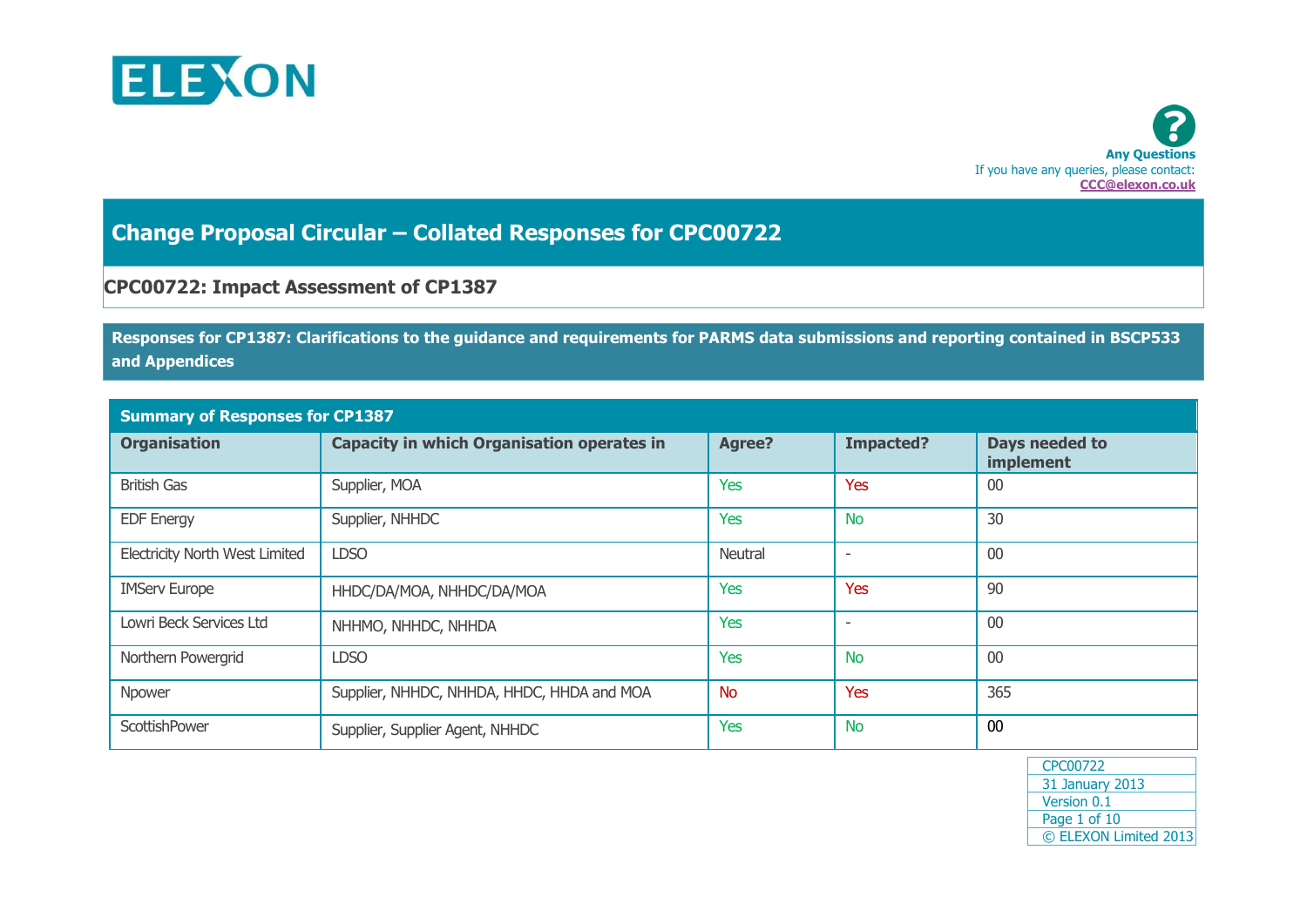| <b>Summary of Responses for CP1387</b> |                                                   |               |                  |                             |  |  |  |
|----------------------------------------|---------------------------------------------------|---------------|------------------|-----------------------------|--|--|--|
| <b>Organisation</b>                    | <b>Capacity in which Organisation operates in</b> | <b>Agree?</b> | <b>Impacted?</b> | Days needed to<br>implement |  |  |  |
| <b>Siemens</b>                         | NHHMOA, NHHDC, NHHDA, HHMOA, HHDC, HHDA           | Yes           | Yes              | 30                          |  |  |  |
| <b>SSE Energy Supply</b>               | Supplier                                          | <b>Yes</b>    | <b>Yes</b>       | 120                         |  |  |  |
| <b>SSEPD</b>                           | <b>LDSO</b>                                       | Neutral       | <b>No</b>        | 00                          |  |  |  |
| <b>Stark</b>                           | HHDC/DA and NHHDC/DA                              | Yes           | <b>Yes</b>       | 100                         |  |  |  |
| <b>TMA</b>                             | HHDC, HHDC, NHHDC and NHHDA                       | Yes           | Yes              | 90                          |  |  |  |

| CPC00722               |
|------------------------|
| <b>31 January 2012</b> |
| Version 0.1            |
| Page 2 of 10           |
| © ELEXON Limited 2013  |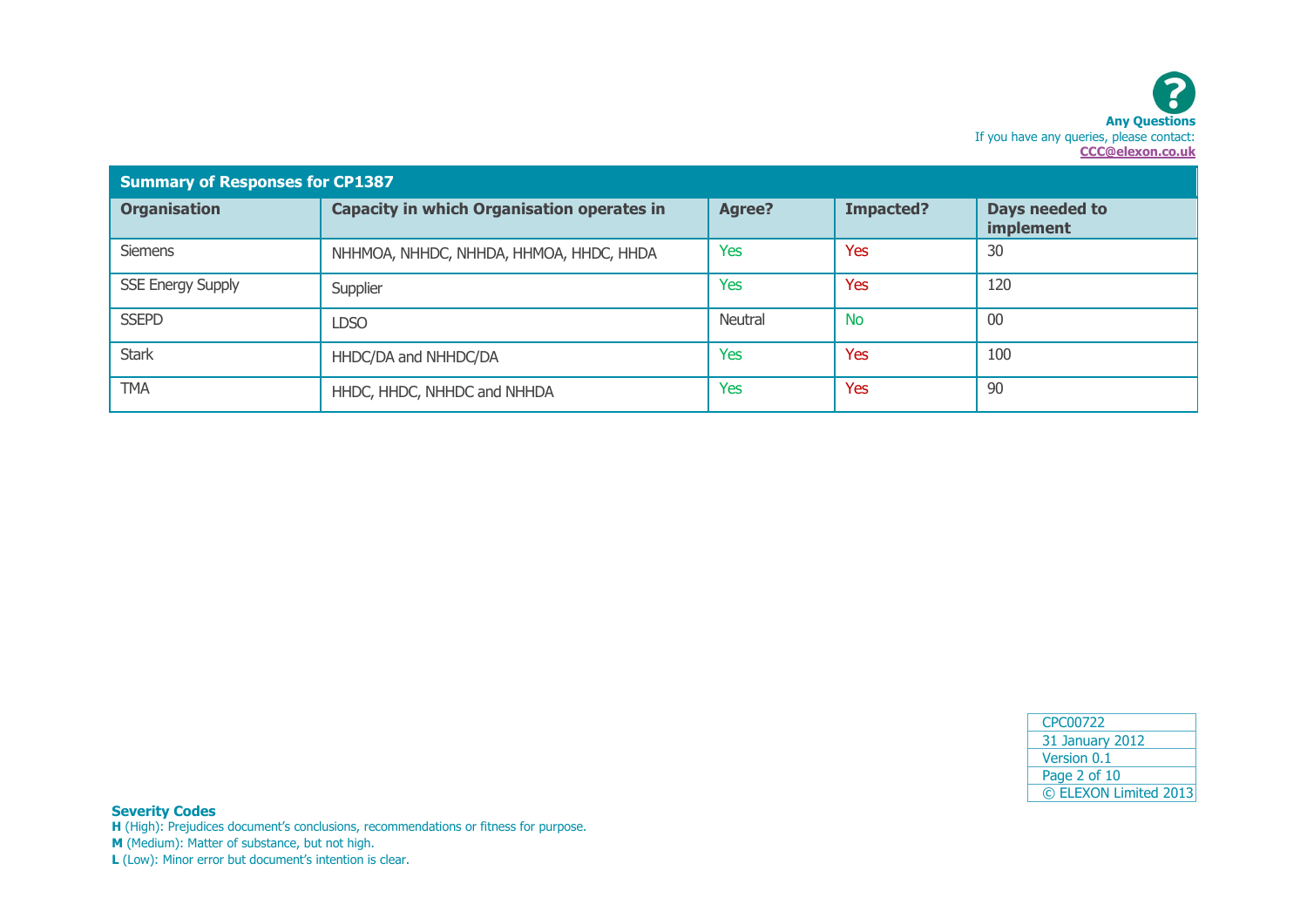| <b>Detailed Impact Assessment Responses CP1387</b> |               |           |                                                                                                                                                                                                                                                                                                                                    |
|----------------------------------------------------|---------------|-----------|------------------------------------------------------------------------------------------------------------------------------------------------------------------------------------------------------------------------------------------------------------------------------------------------------------------------------------|
| <b>Organisation</b>                                | <b>Agree?</b> | Impacted? | <b>Comments</b>                                                                                                                                                                                                                                                                                                                    |
| <b>British Gas</b>                                 | Yes           | Yes       | Comments relating to impact of the solution                                                                                                                                                                                                                                                                                        |
|                                                    |               |           | Impacted as: Supplier                                                                                                                                                                                                                                                                                                              |
|                                                    |               |           | Clearer outline of PARMS reporting requirements.                                                                                                                                                                                                                                                                                   |
|                                                    |               |           | For the HM12 and NM12 Serials, do you believe that you would be able to correctly identify Change<br>of Measurement Class events through a similar method to identifying New Connections?                                                                                                                                          |
|                                                    |               |           | The method to identify CoMC would not be as straight forward as identifying a new Connection as<br>there is no specific flag on the D0055 indicating there has been an MC change but it could be<br>done. We would have to interrogate the D0055 / D0205 and / Or D0217 to allows us to determine if<br>a CoMC event had occurred. |
| <b>EDF Energy</b>                                  | Yes           | <b>No</b> | Comments relating to implementation costs                                                                                                                                                                                                                                                                                          |
|                                                    |               |           | No costs associated with this change                                                                                                                                                                                                                                                                                               |
| <b>Electricity North</b><br><b>West Limited</b>    | Neutral       |           |                                                                                                                                                                                                                                                                                                                                    |
| <b>IMServ Europe</b>                               | Yes           | Yes       | Comments relating to impact of the solution                                                                                                                                                                                                                                                                                        |
|                                                    |               |           | Impacted as: HHDC and MOA, NHHDC and MOA.                                                                                                                                                                                                                                                                                          |
|                                                    |               |           | Update to select serials. Change to be managed via formal project entailing analysis, code review,<br>code change, testing and deployment.                                                                                                                                                                                         |
|                                                    |               |           | Comments relating to implementation date                                                                                                                                                                                                                                                                                           |

| CPC00722               |
|------------------------|
| <b>31 January 2012</b> |
| Version 0.1            |
| Page 3 of 10           |
| © ELEXON Limited 2013  |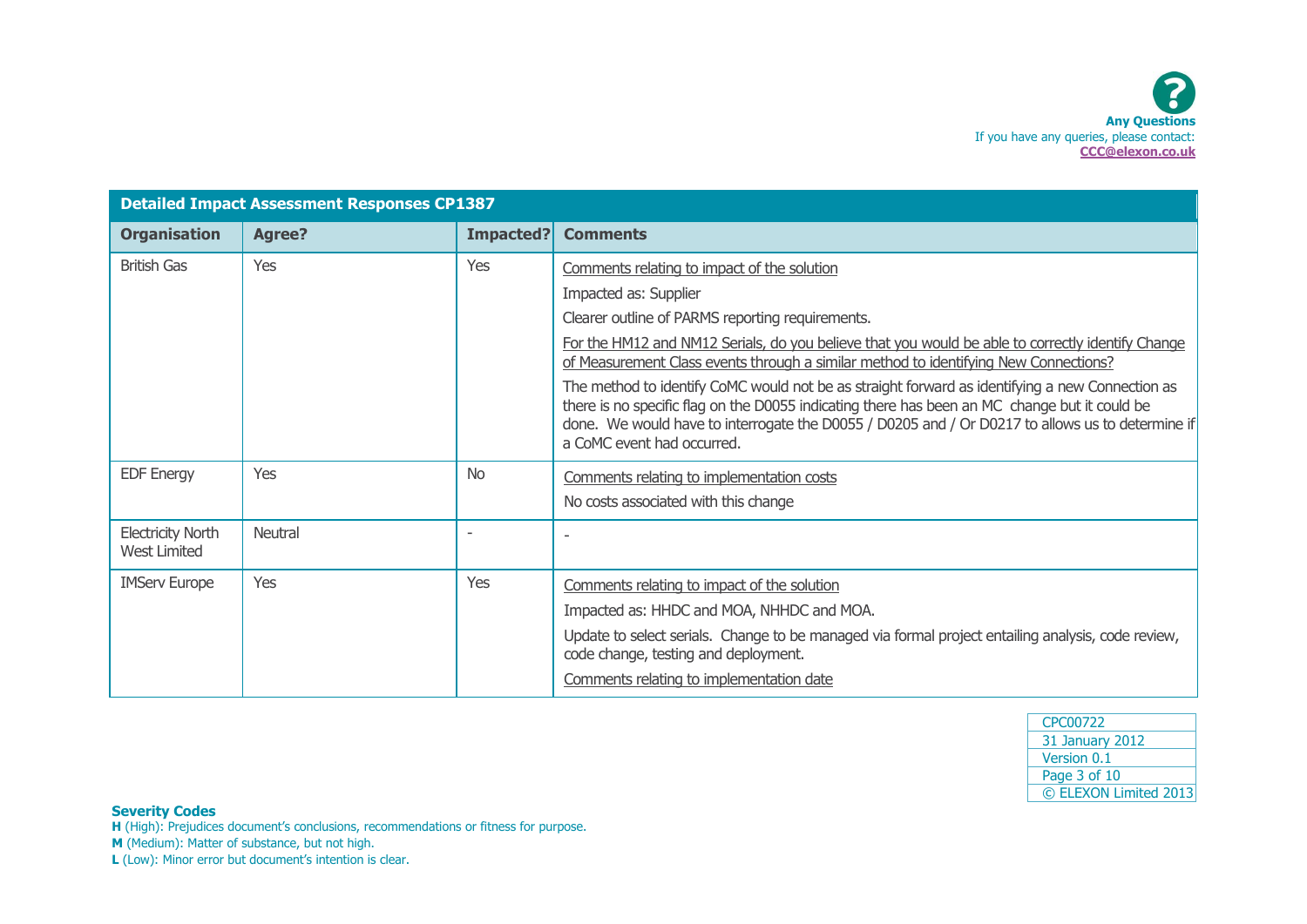| <b>Detailed Impact Assessment Responses CP1387</b> |           |                  |                                                                                                                                                                                                                                                                                                                                                                       |
|----------------------------------------------------|-----------|------------------|-----------------------------------------------------------------------------------------------------------------------------------------------------------------------------------------------------------------------------------------------------------------------------------------------------------------------------------------------------------------------|
| <b>Organisation</b>                                | Agree?    | <b>Impacted?</b> | <b>Comments</b>                                                                                                                                                                                                                                                                                                                                                       |
|                                                    |           |                  | In addition to the actual time required by the project, lead time is required for the planning and<br>release of appropriate resource to work on the project.                                                                                                                                                                                                         |
|                                                    |           |                  | For the HM12 and NM12 Serials, do you believe that you would be able to correctly identify Change<br>of Measurement Class events through a similar method to identifying New Connections?                                                                                                                                                                             |
|                                                    |           |                  | Until analysis and development commences, it is not possible to comment on this.                                                                                                                                                                                                                                                                                      |
| Lowri Beck<br>Services Ltd                         | Yes       |                  |                                                                                                                                                                                                                                                                                                                                                                       |
| <b>Northern</b>                                    | Yes       | <b>No</b>        | Comments relating to impact of the solution                                                                                                                                                                                                                                                                                                                           |
| Powergrid                                          |           |                  | No impact                                                                                                                                                                                                                                                                                                                                                             |
| npower                                             | <b>No</b> | Yes              | Comments relating to agreement of the solution                                                                                                                                                                                                                                                                                                                        |
|                                                    |           |                  | It appears from assessing this CP the proposed 'darifications' make significant changes to a range of<br>the serials. In addition, these changes do not consider the potential further significant changes<br>which will need to made due to the introduction of Smart metering - specifically the changes to<br>Meter Technical Details that are proposed in CP1388. |
|                                                    |           |                  | With the changes proposed in CP1388 which would require further changes to the PARMS Serials we<br>would recommend ELEXON delay any changes to encompass all the changes in one single update.                                                                                                                                                                        |
|                                                    |           |                  | Comments relating to impact of the solution                                                                                                                                                                                                                                                                                                                           |
|                                                    |           |                  | Impacted as: Supplier, NHHDC, HHDC and MOA.                                                                                                                                                                                                                                                                                                                           |
|                                                    |           |                  | After assessing the proposed new guidelines against the baseline, nearly every one of the PARMS<br>Serials would require system changes to implement them.                                                                                                                                                                                                            |

| CPC00722               |
|------------------------|
| <b>31 January 2012</b> |
| Version 0.1            |
| Page 4 of 10           |
| © ELEXON Limited 2013  |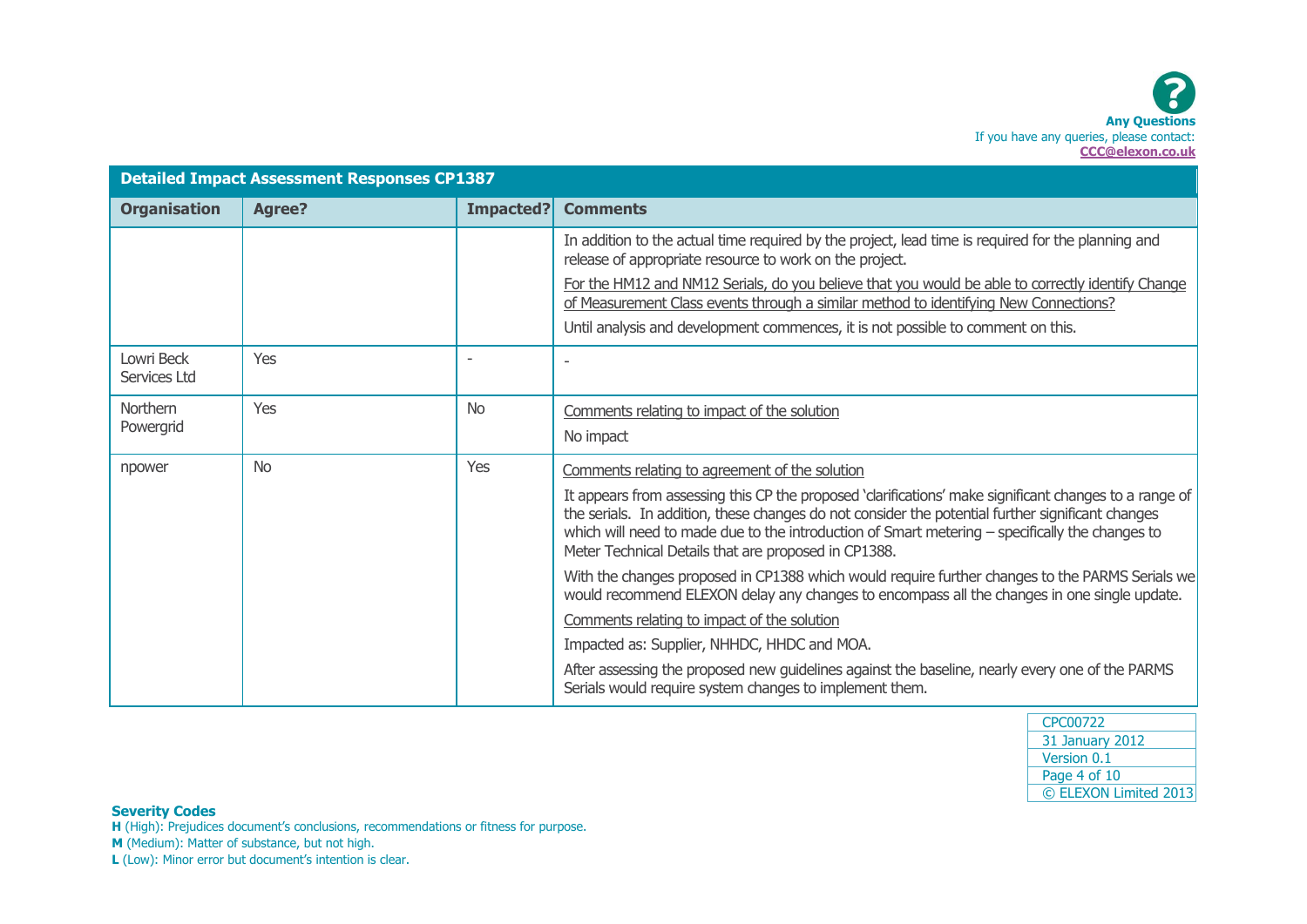

| <b>Detailed Impact Assessment Responses CP1387</b> |               |                  |                                                                                                                                                                                                                                                                                                                              |
|----------------------------------------------------|---------------|------------------|------------------------------------------------------------------------------------------------------------------------------------------------------------------------------------------------------------------------------------------------------------------------------------------------------------------------------|
| <b>Organisation</b>                                | <b>Agree?</b> | <b>Impacted?</b> | <b>Comments</b>                                                                                                                                                                                                                                                                                                              |
|                                                    |               |                  | Comments relating to implementation date                                                                                                                                                                                                                                                                                     |
|                                                    |               |                  | We would require a minimum of 12-months notice to allow us to develop, test and implement these<br>changes.                                                                                                                                                                                                                  |
|                                                    |               |                  | Comments relating to implementation costs                                                                                                                                                                                                                                                                                    |
|                                                    |               |                  | Although we are unable to provide detailed costs at present, we believe the changes would be<br>significant. We would anticipate the costs being approximately $£250k$ – please note this is an<br>estimate based on previous PARMS changes.                                                                                 |
|                                                    |               |                  | For the HM12 and NM12 Serials, do you believe that you would be able to correctly identify Change<br>of Measurement Class events through a similar method to identifying New Connections?                                                                                                                                    |
|                                                    |               |                  | Unable to comment at this time, we would require our IT department to review current processes<br>and system functionality and we are unable to get that review within the consultation timescale.                                                                                                                           |
| ScottishPower                                      | Yes           | <b>No</b>        | For the HM12 and NM12 Serials, do you believe that you would be able to correctly identify Change<br>of Measurement Class events through a similar method to identifying New Connections?                                                                                                                                    |
|                                                    |               |                  | This will depend on the prompt use of the appropriate D0150 or D268 flow (or the data on new<br>Smart Metering configuration flow), after a change of metering from HH to NHH or vice versa.                                                                                                                                 |
| <b>Siemens</b>                                     | Yes           | Yes              | Comments relating to agreement of the solution                                                                                                                                                                                                                                                                               |
|                                                    |               |                  | The redlined text clarifies that for both HM12 and NM12, Standard 1 should include New<br>Connections. However, this standard is counted at Old MOA/ GSP/ Supplier level. Please could<br>confirmation be provided on whether new connections, where there is no Old MO, should be<br>counted against 'UUUU' as the Old MOA? |

| <b>CPC00722</b>        |
|------------------------|
| <b>31 January 2012</b> |
| Version 0.1            |
| Page 5 of 10           |
| © ELEXON Limited 2013  |

**Severity Codes**

**H** (High): Prejudices document's conclusions, recommendations or fitness for purpose.

**M** (Medium): Matter of substance, but not high.

**L** (Low): Minor error but document's intention is clear.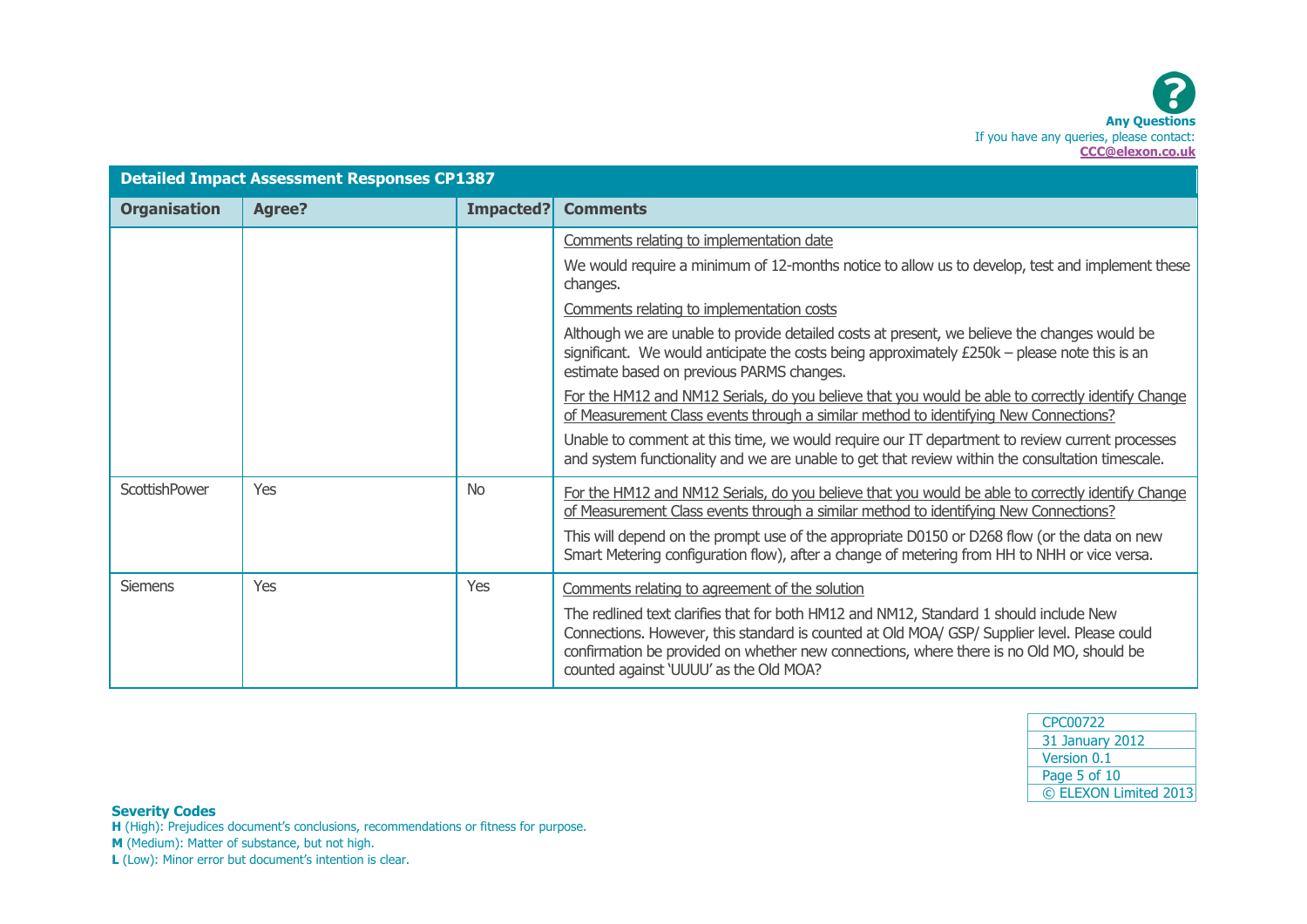| <b>Detailed Impact Assessment Responses CP1387</b> |               |           |                                                                                                                                                                                                                                                                                                                                                                                                                                                                                                                                                                                                                                                                                                                                                                                                         |
|----------------------------------------------------|---------------|-----------|---------------------------------------------------------------------------------------------------------------------------------------------------------------------------------------------------------------------------------------------------------------------------------------------------------------------------------------------------------------------------------------------------------------------------------------------------------------------------------------------------------------------------------------------------------------------------------------------------------------------------------------------------------------------------------------------------------------------------------------------------------------------------------------------------------|
| <b>Organisation</b>                                | <b>Agree?</b> | Impacted? | <b>Comments</b>                                                                                                                                                                                                                                                                                                                                                                                                                                                                                                                                                                                                                                                                                                                                                                                         |
|                                                    |               |           | Comments relating to impact of the solution<br>Impacted as: HHDC, HHMOA, NHHDC, NHHMOA<br>Existing PARMS reports will be reviewed to ensure that they still adhere to these updated guidelines.<br>No Adverse impact                                                                                                                                                                                                                                                                                                                                                                                                                                                                                                                                                                                    |
| <b>SSE Energy Supply</b>                           | Yes           | Yes       | Comments relating to impact of the solution<br>Impacted as: Supplier, HHMOA.<br>This should reduce the amount of D0268's showing as missing. No adverse impact.<br>Comments relating to implementation costs<br>Effort of approx. 20 working days to implement the necessary changes.<br>For the HM12 and NM12 Serials, do you believe that you would be able to correctly identify Change<br>of Measurement Class events through a similar method to identifying New Connections?<br>Unsure, we would need to check if the previous MOP is sent on the D0148 on all COMC. It appears<br>to be proving increasingly difficult to omit COMC and New Connections. For example, reviewing our<br>last HM12 for SOUT supply, for 20 MPANS appearing in the prior to R1 period, 18 are either NC or<br>COMC. |
| <b>SSEPD</b>                                       | Neutral       | <b>No</b> | Comments relating to agreement of the solution<br>No Interest                                                                                                                                                                                                                                                                                                                                                                                                                                                                                                                                                                                                                                                                                                                                           |
| <b>Stark</b>                                       | Yes           | Yes       | Comments relating to impact of the solution<br>Modifications to some reports                                                                                                                                                                                                                                                                                                                                                                                                                                                                                                                                                                                                                                                                                                                            |

| CPC00722               |
|------------------------|
| <b>31 January 2012</b> |
| Version 0.1            |
| Page 6 of 10           |
| © ELEXON Limited 2013  |

**Severity Codes**

**H** (High): Prejudices document's conclusions, recommendations or fitness for purpose.

**M** (Medium): Matter of substance, but not high.

**L** (Low): Minor error but document's intention is clear.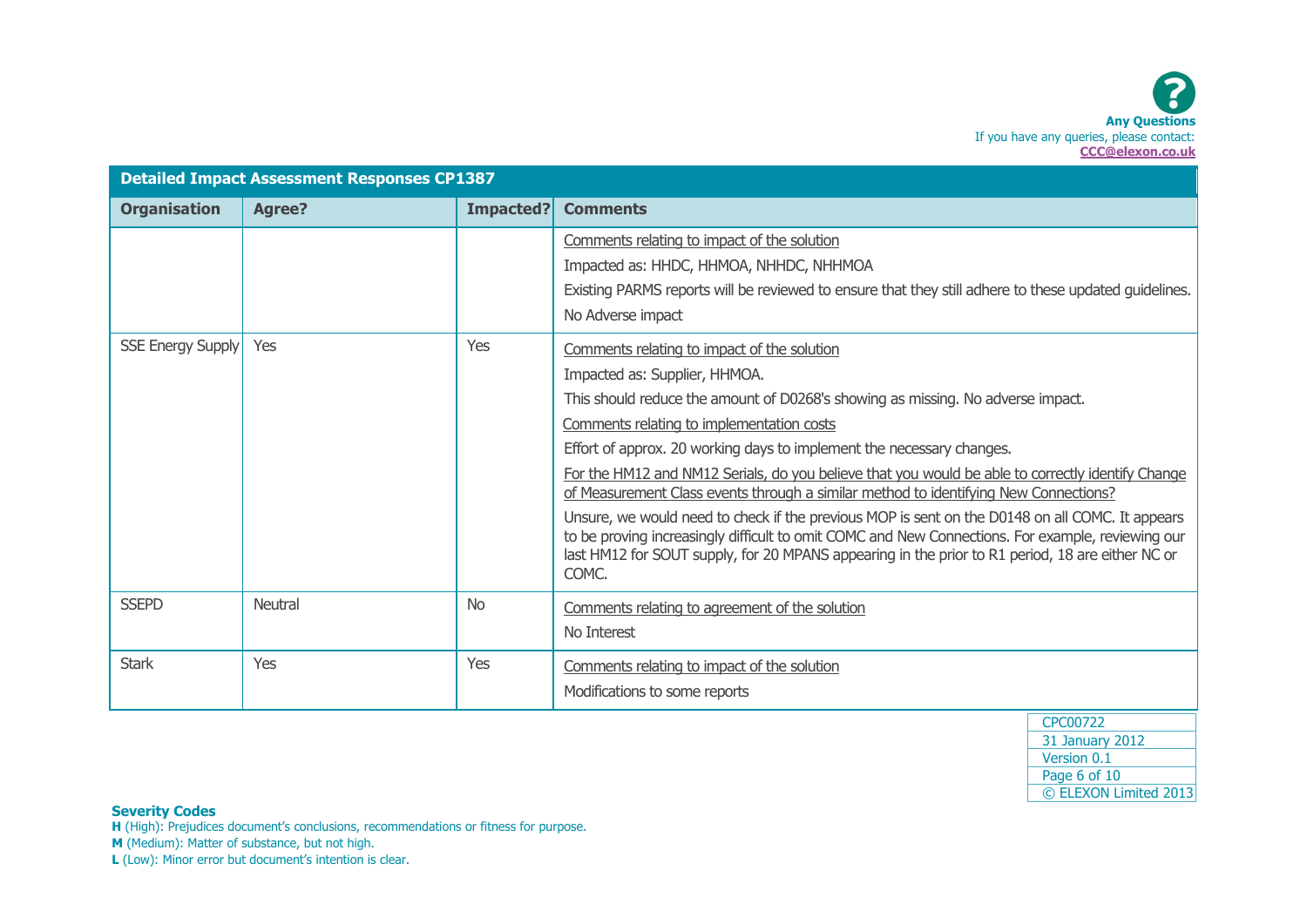

| <b>Detailed Impact Assessment Responses CP1387</b> |               |           |                                                                                                                                 |
|----------------------------------------------------|---------------|-----------|---------------------------------------------------------------------------------------------------------------------------------|
| <b>Organisation</b>                                | <b>Agree?</b> | Impacted? | <b>Comments</b>                                                                                                                 |
| <b>TMA</b>                                         | Yes           | Yes       | Comments relating to agreement of the solution                                                                                  |
|                                                    |               |           | Avoiding miss-interpretation in PARMS reports is necessary to have some benefit from these<br>involved and complicated reports. |
|                                                    |               |           | Comments relating to impact of the solution                                                                                     |
|                                                    |               |           | Impacted as: HHDC, NHHDC                                                                                                        |
|                                                    |               |           | Potential impact on systems.                                                                                                    |
|                                                    |               |           | Comments relating to implementation costs                                                                                       |
|                                                    |               |           | Low to medium cost.                                                                                                             |

| CPC00722               |
|------------------------|
| <b>31 January 2012</b> |
| Version 0.1            |
| Page 7 of 10           |
| © ELEXON Limited 2013  |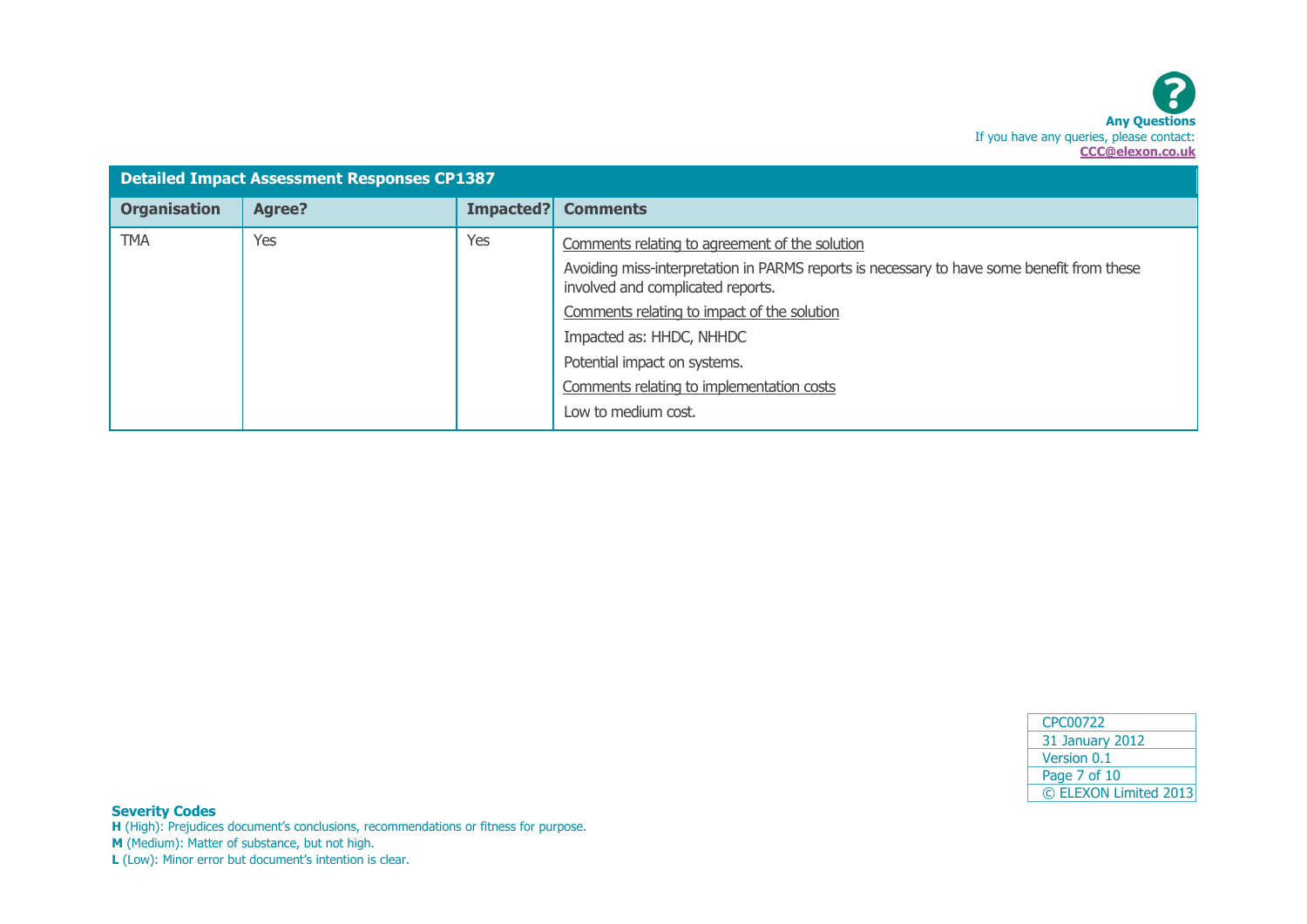|     | <b>Comments on the redline text CP1387</b> |                               |                 |                         |                                                                                                                                                                                                                                                                                                                               |  |
|-----|--------------------------------------------|-------------------------------|-----------------|-------------------------|-------------------------------------------------------------------------------------------------------------------------------------------------------------------------------------------------------------------------------------------------------------------------------------------------------------------------------|--|
| No. | <b>Organisation</b>                        | <b>Document</b><br>name       | <b>Location</b> | <b>Severity</b><br>Code | <b>Comments</b>                                                                                                                                                                                                                                                                                                               |  |
|     | <b>IMServ Europe</b>                       | <b>BSCP533,</b><br>Appendix B | 2.1.1           |                         | <b>GSP Group Level Submissions:</b><br>The updated wording includes instruction regarding the use of the "U" GSP Group.<br>Should this also include clarification on the use of "U" for Unknown Agents/Suppliers or, is<br>the intention to leave the decision with Agents to use their discretion in how this is<br>applied? |  |
|     | npower                                     | <b>BSCP533,</b><br>Appendix B | 3.3.6           | M                       | The redlined text clarifies that for HM12, Standard 1 should include New Connections.<br>However, this standard is counted at Old MOA/ GSP/ Supplier level. Please could<br>confirmation be provided on whether new connections, where there is no Old MO, should<br>be counted against 'UUUU' as the Old MOA?                |  |
|     | npower                                     | <b>BSCP533,</b><br>Appendix B | 3.3.10          | M                       | The redlined text clarifies that for NM12, Standard 1 should include New Connections.<br>However, this standard is counted at Old MOA/ GSP/ Supplier level. Please could<br>confirmation be provided on whether new connections, where there is no Old MO, should<br>be counted against 'UUUU' as the Old MOA?                |  |
|     | <b>Siemens</b>                             | <b>BSCP533,</b><br>Appendix B | 3.3.6           | M                       | The redlined text clarifies that for HM12, Standard 1 should include New Connections.<br>However, this standard is counted at Old MOA/ GSP/ Supplier level. Please could<br>confirmation be provided on whether new connections, where there is no Old MO, should<br>be counted against 'UUUU' as the Old MOA?                |  |
|     | <b>Siemens</b>                             | <b>BSCP533,</b>               | 3.3.10          | M                       | The redlined text clarifies that for NM12, Standard 1 should include New Connections.                                                                                                                                                                                                                                         |  |

| CPC00722               |
|------------------------|
| <b>31 January 2012</b> |
| Version 0.1            |
| Page 8 of 10           |
| © ELEXON Limited 2013  |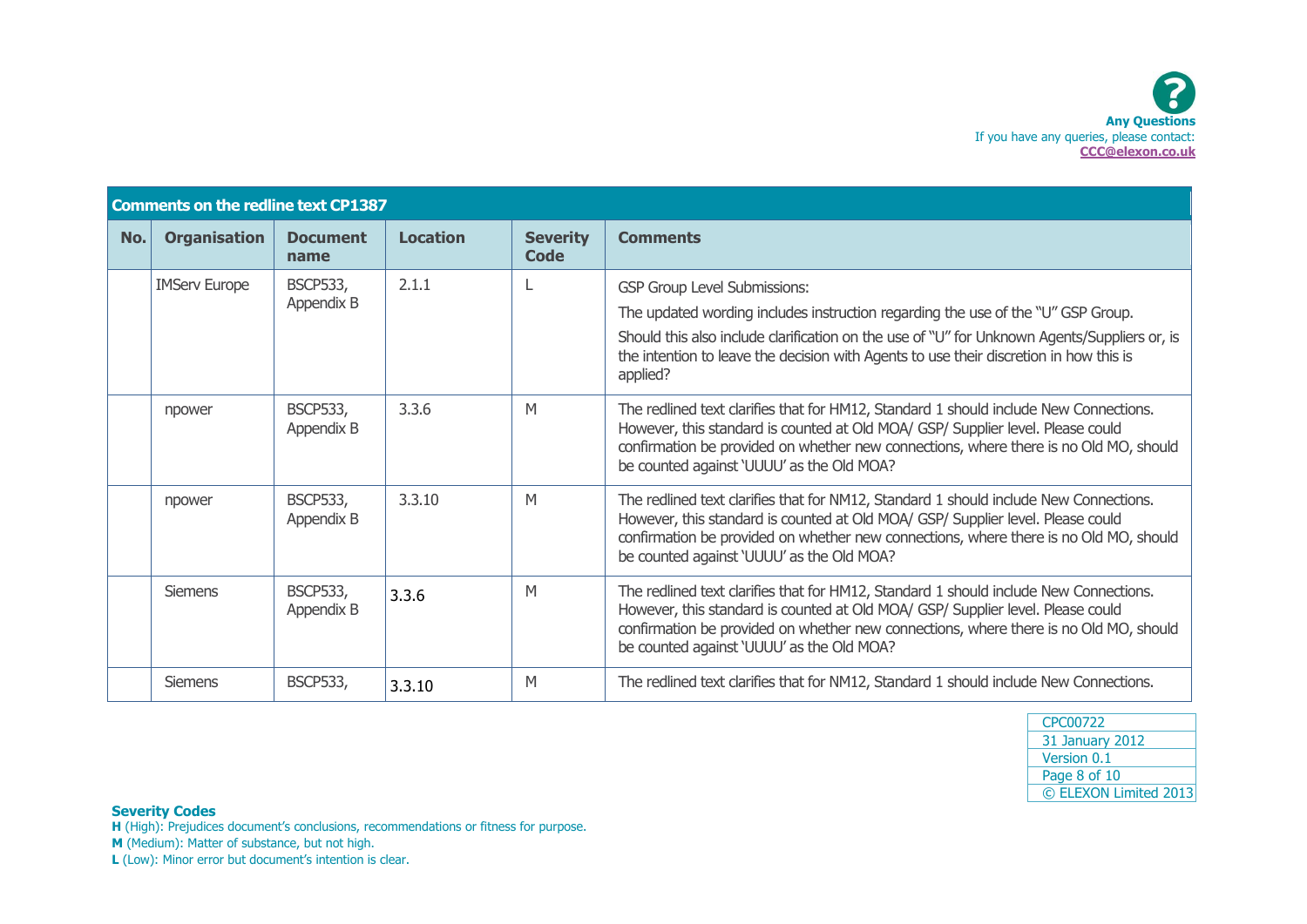|                             | Appendix B                    |                                        |              | However, this standard is counted at Old MOA/ GSP/ Supplier level. Please could<br>confirmation be provided on whether new connections, where there is no Old MO, should<br>be counted against 'UUUU' as the Old MOA?                                                                                                                                                                                                                                                   |
|-----------------------------|-------------------------------|----------------------------------------|--------------|-------------------------------------------------------------------------------------------------------------------------------------------------------------------------------------------------------------------------------------------------------------------------------------------------------------------------------------------------------------------------------------------------------------------------------------------------------------------------|
| <b>SSE Energy</b><br>Supply | <b>BSCP533,</b><br>Appendix B | General                                | L            | Agree with updates and note the changes to Agent identifiers as abbreviations<br>(SP11/SP14/SP15).                                                                                                                                                                                                                                                                                                                                                                      |
| <b>SSE Energy</b><br>Supply | <b>BSCP533,</b><br>Appendix B | 3.4.4 HM12<br>Purpose of the<br>Serial | $\mathsf{L}$ | Agree with updates and note the changes to only include Agent abbreviations, as well as<br>explanatory note about New Connections.<br>We note that the comment stating ' change of meter events should not be reported by<br>this serial' is still in, we understood this would be removed from previous discussions with<br>Elexon. Explanatory text as below:<br>`For clarification, HM12 is only concerned with the transfer of MTDs on a Change of Agent<br>event.' |
| <b>Stark</b>                | <b>BSCP533,</b><br>Appendix B | 2.1.1                                  |              | says that GSP _U should not occur in reports SP11 or HM14, but the relevant report<br>sections say they should be included. We have occasionally used GSP _U in report HM14,<br>but not SP11.                                                                                                                                                                                                                                                                           |
| <b>Stark</b>                | <b>BSCP533,</b><br>Appendix B | 3.3.7                                  |              | HM13 (MTD Quality ie. resubmissions) - There should be no submissions with agent<br>UUUU. This is true for the MOP, but the Supplier could still be unknown. Supplier of UUUU<br>has been reported occasionally.                                                                                                                                                                                                                                                        |
| <b>Stark</b>                | <b>BSCP533,</b><br>Appendix B | 3.3.8                                  |              | HM14 (Timely Investigation ie. D0002) Exclusions 'There should be no instances of agent<br>UUUU as this is the sender of the D0002.' This is true for the MOP, but the Supplier could<br>still be unknown. Supplier of UUUU has been reported occasionally.                                                                                                                                                                                                             |
| <b>Stark</b>                | <b>BSCP533,</b>               | 3.3.9                                  |              | NM11 (Timely MTD) Exclusions 'There should be no instances of agent UUUU as this is the                                                                                                                                                                                                                                                                                                                                                                                 |

| CPC00722               |
|------------------------|
| <b>31 January 2012</b> |
| Version 0.1            |
| Page 9 of 10           |
| © ELEXON Limited 2013  |